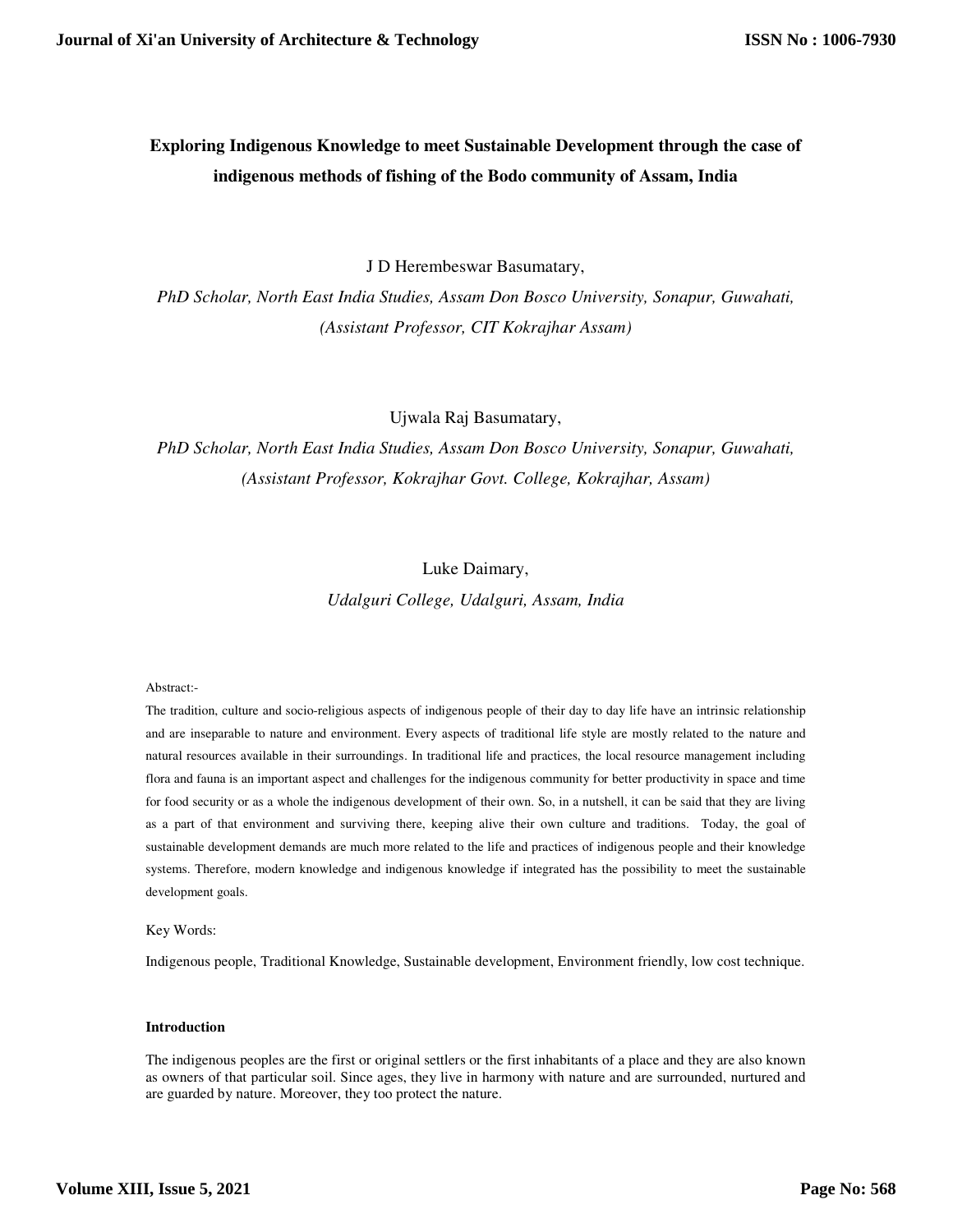Today, the United Nation has put up many criteria to identify the indigenous people globally, due to various socio-political and economic reasons. Globally, the idea of identifying indigeneity might vary depending from country to country on the country's political situations and in recognizing the indigenous people of that particular country. The position of India is not different to other countries of the world.

#### **Indigenous people of India**

India is a vast country and one of the oldest civilization in the world, with more than a billion population of different race, language and religion. In India, still many people failed to articulate with the term indigenous and many people still demand and struggles to get indigeneity status. However, the term indigenous people and *Adivasi,* literary meaning the 'first' or 'original' settlers in India. For this reason, in public discourse in India, the term *Adivasi* has been increasingly equated to the socially accepted term to Indigenous people. In Indian Constitution, the indigenous people are termed as Scheduled Tribe (ST).

*"The scheduled Areas and Scheduled Tribes commission constituted by the Government of India in their report of 1960, also referred to the tribes as Indigenous"<sup>1</sup> .* 

After India got its Independence from the British Raj, the reorganisation of different States and Union Territories are done or different states were formed based on language and indigeneity of the people present in the region. So, in Indian context, the political discourse plays an important role in recognizing the indigeneity of community. So, in India the emergence of the term indigenous or ST and its constitutional privileges and the peoples within the international political discourse and legal standards, this is now applied to a variety of dealings. Therefore, the Scheduled Tribes have *de facto* been recognized as indigenous peoples of India and many people are still struggling to obtain the status of Scheduled Tribes in India.

#### **Traditional Knowledge**

Traditional knowledge as it is known, it is the systemic information that pass on from generation to generation through oral tradition and mostly remains in the informal sector, usually unwritten which are not available in the form of text. 'It is cultural specific, whereas formal knowledge is de-cultured'<sup>2</sup>. The traditional knowledge is the knowledge of people and their local daily practices, whether explicit or implicit, used in all spare of life such as the management of socio-economic and the ecological facts of life. The knowledge is exclusively practical life based on their past and present experiences and mostly importantly observations. This kind of traditional knowledge are the collective practical property of the society which are known as practical hands on knowledge as a whole. Traditional knowledge are dynamic in nature as due to the passes of time, this knowledge undergoes different changes and modifications based on their experiences and as the succeeding members of the particular society contribute to it over the period of time. As per the United Nations Environmental Programme (UNEP), "this knowledge can be contrasted with cosmopolitan knowledge, which is drawn from global experience and combine 'Western' scientific discoveries, economic preferences and philosophies with those of other widespread cultures"<sup>3</sup>.

# **Definition of Traditional Knowledge**

Aggie Brockman, "Traditional knowledge is local knowledge; it is knowledge that is built up by groups of people through generations of living in close contact with nature, it is cumulative and dynamic"<sup>4</sup>. The traditional knowledge is built upon the past practical experiences of a people living in the locality for many years and adjust and adapts to social- economic – political, environmental and spiritual change of the period.

Hansen and VanFleet, defines traditional knowledge that "it is used at the local level as the foundation or basis for making decisions, making about vital activities concerning environmental health, safety and regulation"<sup>5</sup>. Traditional knowledge includes numbers of locally available resources including some intellectual inventories of local places, routes, medicinal plant resources, various fauna breeds, local flora, vegetables crop and plant species. Traditional knowledge encompasses various systems of beliefs mainly on spirits and supernatural elements that plays a pivotal role in the community's habitat, keeping healthy health and maintaining, protecting and replenishing the environment surrounding their locality.

#### **Descriptions of Indigenous Knowledge**

The Indigenous Knowledge can be describe in various ways some of the descriptions given be some writers are as follows:

R Barnhardt & O Kawagley<sup>6</sup>, describes Traditional Knowledge as a practical common sense. It is a knowledge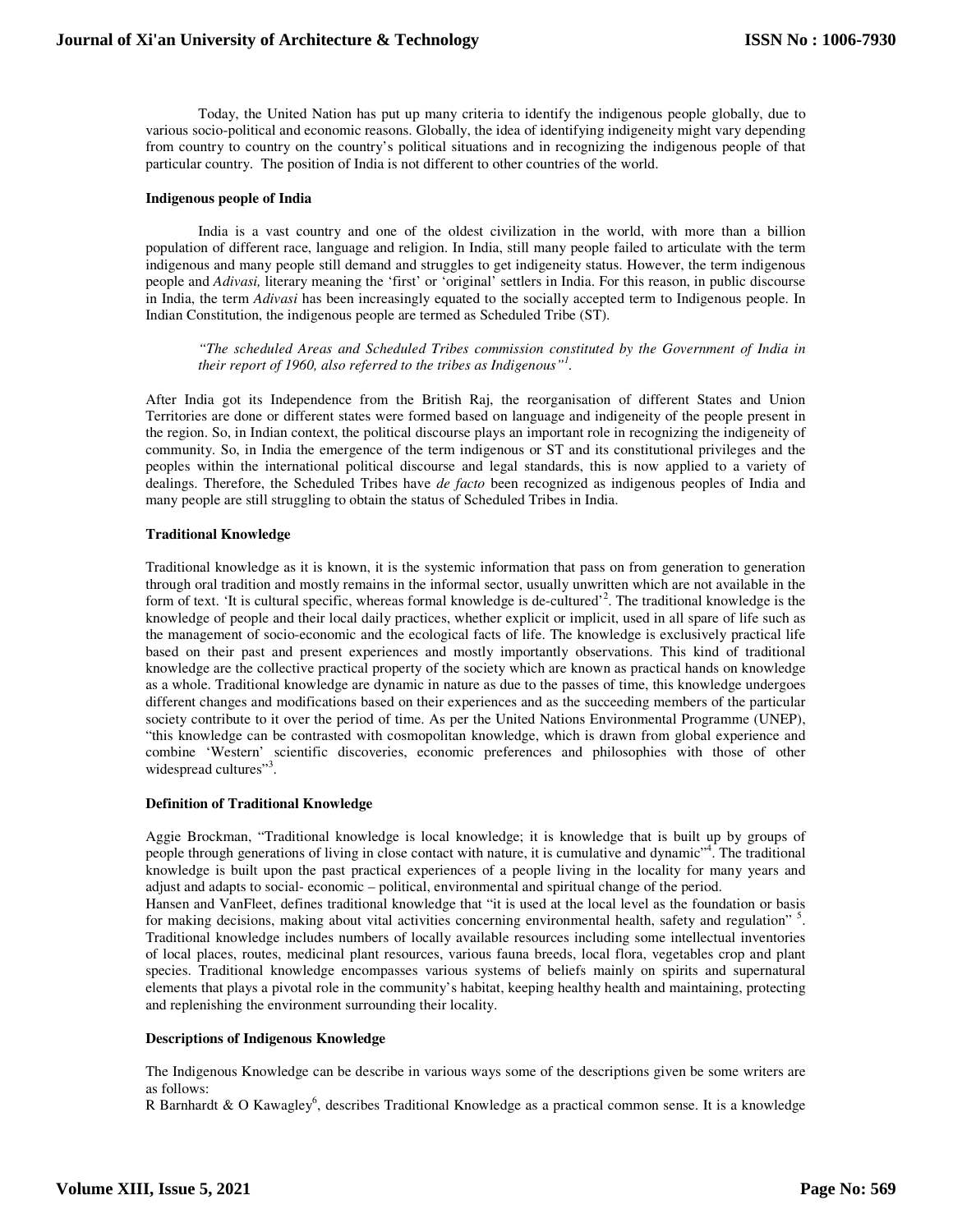that is gained from generation mostly through oral tradition based on their continuous teaching and learning experiences and which is passed on from one generation to the newer generation.

M. Battiste & Barman<sup>7</sup>, describes Traditional Knowledge as knowing one's own home country. The indigenous communities knows its surrounding very well as they live with nature. They are the guardians of nature and the nature act as there protractors. They live in harmony with nature. Indigenous knowledge is full of environmental knowledge.

G Cajete<sup>8</sup>, describes Traditional Knowledge as holistic. It can't be separated and compartmentalised from the people. Traditional Knowledge is the lifestyle of the people.

A Emery  $\&$  Associates<sup>9</sup> describes Traditional Knowledge as Stable, dynamic and cumulative.

Odora-Hoppers<sup>10</sup> describes Traditional Knowledge as lifestyle. This knowledge is surviving because it is always used in a good way and in truth. It exists as it comes from the spirit of a person.

Tuhiwai Smith<sup>11</sup>, describes traditional Knowledge as Code of ethics of environment.

Among all the above mentioned description of indigenous knowledge, dynamism is one of the most essential character of traditional knowledge and it changes with the changing creativity of people over generations. It is difficult to depart traditional knowledge from the indigenous people. These are so ingrained in their blood and genes that it forms a part of their identity. It is evident that the traditional knowledge of people and associated practices contribute significantly to the conservation and enhancement of biodiversity. Traditional knowledge is indispensable for conservation of biodiversity i.e. sustainability of natural resources including forest, water and agro-ecosystems worldwide.

#### **Sustainable development:**

The policy makers of the world conservation strategy (1980's) introduce the term "Sustainable Development". However, the term was not familiarised till the Bruntland Commission Report "Our Common Future" 1987. As per the report of Bruntland Commission Report, "Sustainable development is development that meets the needs of the present without compromising the ability of the future generations to meets their own needs"<sup>12</sup>. The core concept of sustainable development means a balanced development which satisfy the present needs with limited utilisation and conservation of natural resources without sacrificing the quality of environment and future of the next generations. Maintaining the balance between development and the environment lays the foundation of the concept of sustainable development. In this dynamic world, population explosion and the trend of shrinking of environmental resources, sustainable development is believed to lays the path way for the healthy future environment. The Earth Summit adopted the historic Agenda -21, plans for leading to sustainable development entrusted with the task of monitoring progress in implementing Agenda 21.

The commission has formulated the following guidelines for achieving sustainable development:

- 1. Sustainable reduction in population growth rates,
- 2. Housing, health care and education for the poor,
- 3. Education and empowerment of women, particularly in rural areas,
- 4. Afforestation in cities and rural areas,
- 5. Use of non-conventional energy resources by industries and proper treatment of urban wastes and industrial effluents,
- 6. Conservation of land, soil, water, forest, wild life, fish and non-renewable resources by application of modern tools of science and technology,
- 7. Efficient use of resources avoiding wasteful and excessive utilisation,
- 8. A global and national strategy to eradicate poverty and
- 9. People's participation in conservation and improvement of environment quality.

At present, we have around 370 million indigenous people distributed in and around more than 70 countries around the globe. From time immemorial they have often been disposed of their land, or for access to valuable resources. Today, it is bitter fact that indeed indigenous people are often amongst the most disadvantaged people in the world in all areas.

India is one of the oldest civilization of the world and therefore it is obviously the home to a good number of indigenous peoples and communities. In India, 461 ethnic groups are recognised as Scheduled Tribes, who are considered to be India's Indigenous peoples, they are also commonly known as Adivasi. With an estimated population of 84.3 million, they comprise 8.2% of the total population. The largest concentrations of indigenous peoples are found in the eight states of North East India and the so called "central tribal belt" stretching from Rajasthan to West Bengal.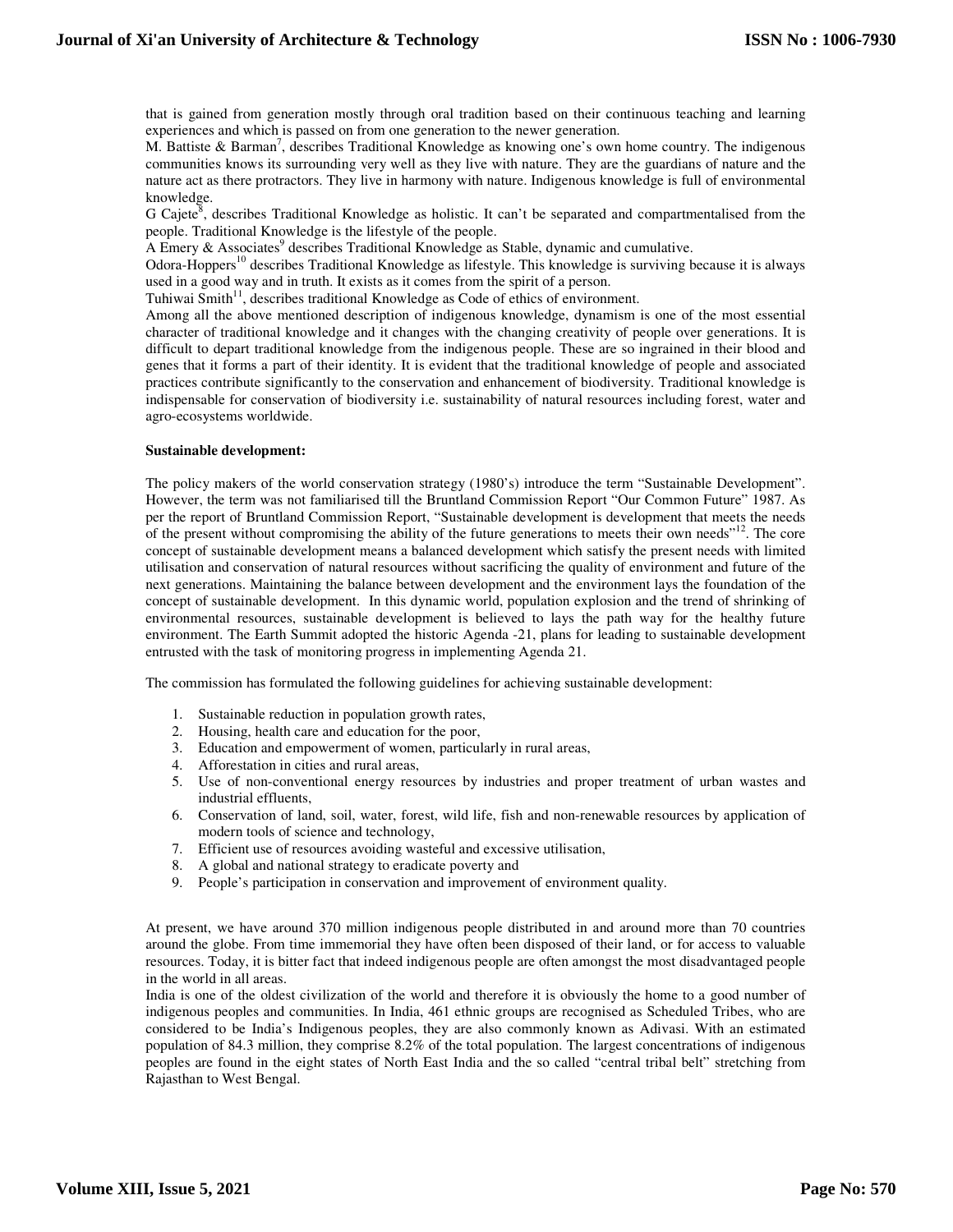North east India is home to over 100 groups of the indigenous peoples. Being one of the 34 major bio diversity hotspots of the world, extremely rich in flora and fauna it has been engaging the attention of various establishments. But they are in the process of losing their identity due to non-recognition of their existence. India has a long history of indigenous peoples' movement aimed at asserting their rights. People are suffering from tortures and discrimination in the country since ages. Even though it is apparent that the economy of the country depends much on the contributions of the indigenous farmers, still these people are deprived of their rightful claims and are often exploited by the mainstream people.

North east India and Assam in particular is a home to more than hundred communities of indigenous peoples each having their own and unique traditions and cultures. This region is known as one of the 34 major biodiversity hotspot of the world being extremely rich in flora and fauna<sup>13</sup>. Since ages, this people are quite content with their domestic productions, their cultures and heritages. But somehow, due to the lack of education and knowledge about their rights over the ancestral properties, they are in the process of losing their cultural identity. Assam has a rich traditional knowledge systems, traditional plants, medicinal herbs, flora and fauna about which the indigenous and the local people have exclusive knowledge.

Land is an asset as they live in nature and has a historical relationship. The majority of indigenous people living in forest areas depend on the natural resources of their lands to fulfil their subsistence needs. Hunting, fishing, gathering of forest products and small garden plots still form the basis of their household economy. The security and permanence of their control and use of the natural resource base is actually more important to most indigenous group than direct ownership of the land itself.

#### **Fish resources**

Fresh and marine waters provide fish, an important renewable resource. It is well-known food item with rich protein content. Fish oil is useful tonic and fish residues are used as fertilizers. People in developing countries cannot afford meat in their diet. In the earlier days, fish was used on a small scale but now with population explosion, it has been transformed into a large scale industry. There are abundant fish resources in the country with about 30,000 species of fish. But in the recent years, fish resources as a whole have been hit by increasing water pollution. This has caused fish scarcity in general.

Over consumption and over fishing also have turned fish like *halibut* and *salmon* into endangered species. World- wide annual catch of fish is about 8.5 crore metric tons. The major fishing grounds are the North cost of USA and North Sea – these conduct major trade in fish products. Japan and Norway are the principal fishing nations in the world. Japan is in the forefront accounting for 26.5 percent of the total catch. In India, fishing is done in inland waters- rivers, lakes, ponds, etc. to satisfy the requirement for local consumption. Marine fishing is practised in coastal areas but is handicapped due to shortage of modern equipment like trawlers and large ships and also lack of training and facilities.

In North East part of India, fishing are mostly done in lakes, rivers, ponds and in paddy fields. Most of the fish catching methods of the Bodo community of Assam is mainly traditional in nature. In recent days, number of new modern techniques are used to catch fish but the traditional methods of catching fishes still exist in most of the places in the state.

It has been known to all that fish are attracted to light in search of their food. Most fish seek light to catch their food at night. Fisherman take this opportunity to catch fish, under the darkness of the night and some of the Bodo people come out of their home to catch fish by lighting fire. Traditionally, the Bodo people come out at night to hunt fish in the paddy field, near the rivers with long knife in one hand and by holding light (Which is indigenously produced at low-cost with environmental friendly material) on the other.

The Bodo people situated in different parts of Assam, mostly take fishing as their hobby and food habits. The Bodo people of Assam is mostly poor economically and they resides mostly near the rivers and lakes, where they take fish as their stable food. Bodo community from very ancient days adopts different methods of fishing. Traditionally, the methods that they follow are low cost, environment friendly and very simple techniques. Among the traditional methods of fishing, hunting fish by lighting a fire is one of the most ancient method adopted by the Bodo Community which they still follow in most of the places.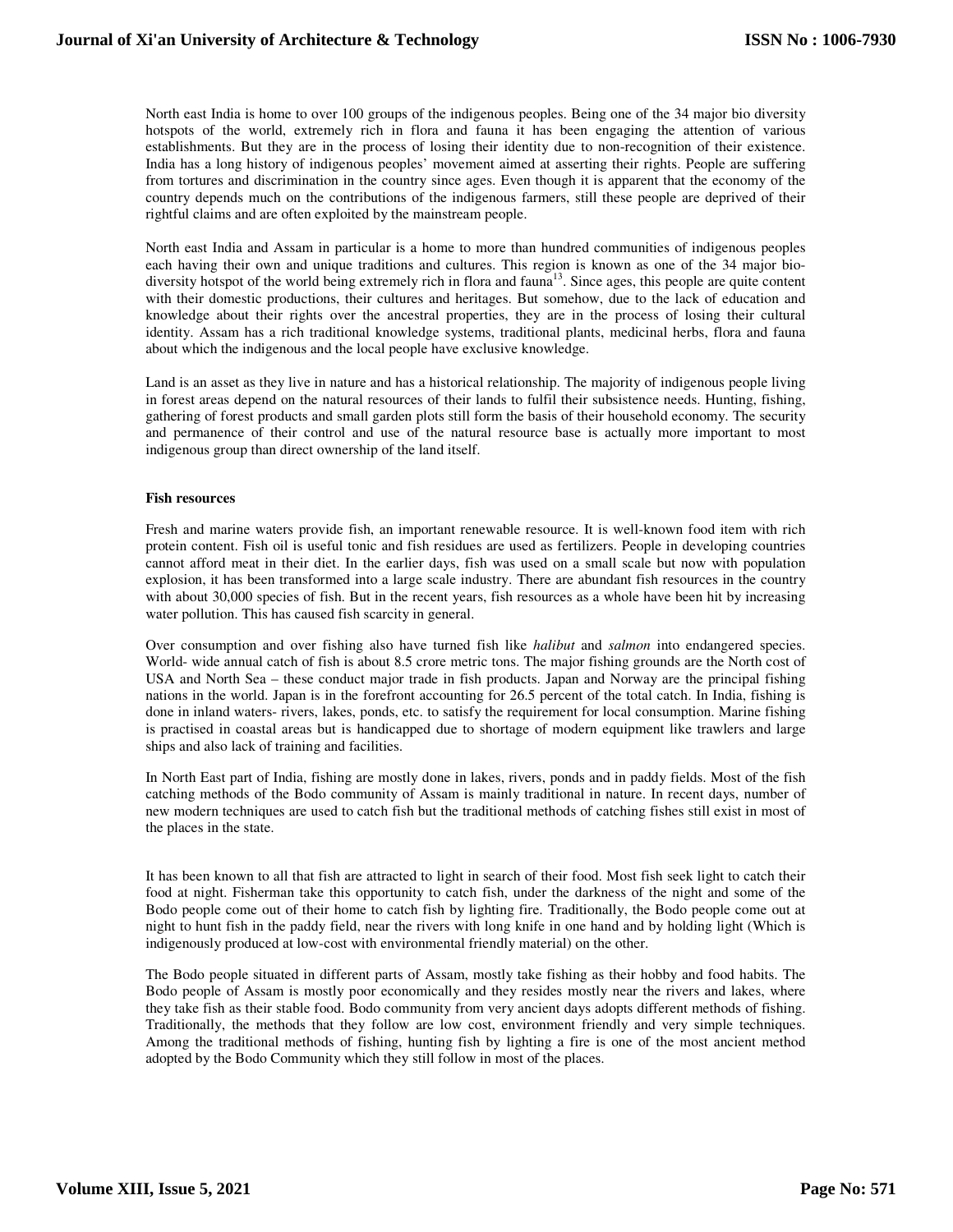#### **Fish hunting at night ('***Joradannai***')**

The Bodo people has a habit for hunting fish, frog, crabs, etc at night. This method is one of the oldest method of catching fish by the Bodo community. The fish get attracted by fire and it is easy to catch fish. On the other hand, the fish go around to gather their food at night which make easy for the hunters to catch them. The method of catching fish at night by fire is known as *"Na Joradannai"*.

Different ways or methods are used to light fire for the purpose of fish hunting. Some of the method are described as follows-

1. *'Bonjar'* - fire lighted in the bamboo and which is carried as a torch. *'Bonjar'* is made of *Bambusa nutans* or *Bambusa tulda* (both species are mostly available in Assam). In one terminal node, a hole is made for putting the Kerosene oil into the bamboo stem. In the hole, a wick made of jute plant fiber or old cottony cloth is inserted. During night it is used for light by flaming the wick. When fishes become visible under water in the light of '*Bonjar*' the fisherman impels the fishes with the help of knife or sickle.

Here, the main material is bamboo. Bamboo is mostly available in the North east part of India and in Assam it is easily available. Since, the bamboo is easily available, it is used to light a fire with a simple techniques involving raw bamboo stem, dried jute plant fiber and kerosene oil.

2. *"Jigabbuntha Saonai"*– Fire lighted with the rice straw. One hand full of rice straw is tightly made as rope and is kept in the sun for drying. Once it is fully dried, some three or four rope are tightly twisted together and make a single rope which is called "*jigabbuntha*". It is lighted and carried in one hand and knife in the other hand. Once the fish is seen under the surface of water it is then hunted.

In this method, the most important material used is rice straw. As Bodo community is mostly cultivator, they mostly cultivate the paddy for their livelihood. After harvesting the paddy, the rice straw is collected and preserved, which is used for various purpose in future. The preserved rice straw is used to make *"jigabbuntha"*  to light a fire for catching fish in the paddy field during the rainy season.

3. *"Boga Na Dannai"-* here fire is lighted in an aluminium bucket, mostly old buckets are used. Bucket is kept in a sliding position where mud is pasted to make a place for the *sakhi* (Kerosene lantern). The bucket is carried upon in one hand and on the other, knife is carried to catch fish.

The most important material used here is aluminium bucket. Most of the Bodo community in Assam use aluminium bucket to collect water from the well and different water bodies to use for their daily needs. Aluminium bucket last long and comfortable to collect water and is also most convenient to light a fire for catching fish at night.

4. "Cycle tyre *Saonnai"-* Bodo people have a tradition of carrying home the spoiled cycle tyre after replacing with the new one for future use in various purposes. And one of the purpose is to light a fire while catching fish at night. The old cycle tyre is cut into two pieces and burned which give enough light for the fish to get attracted and also a person to catch a fish.

The most important material here is unused cycle tyre. Bodo community use bicycle frequently for almost every purpose. Bicycle was used by farmers to carry rice bag, others to go to market, for transportation etc. in one point of time bicycle was use as a companion for the common community.

In traditional methods, it is seen that most of the advanced techniques of present day sustainable development are used knowing or unknowingly such as:

1. Recycling method - In most of the traditional methods of fish hunting as mentioned above almost all are used as a recycling methods. One of the goals of Sustainable development is recycling without wasting.

2. Natural Resources- In traditional methods available natural resources are mostly use to earn their livelihood. In traditional methods of fish hunting, extensive use of natural resources are seen. So, whatever available resources are found around are used by applying low cost, environmental friendly and simple traditional technique.

3. Limited use- hunting in one place by large group of people are cautions for safety measures. One reason is that they think they will not get their proper share, if more people are there in a group. Another reason is too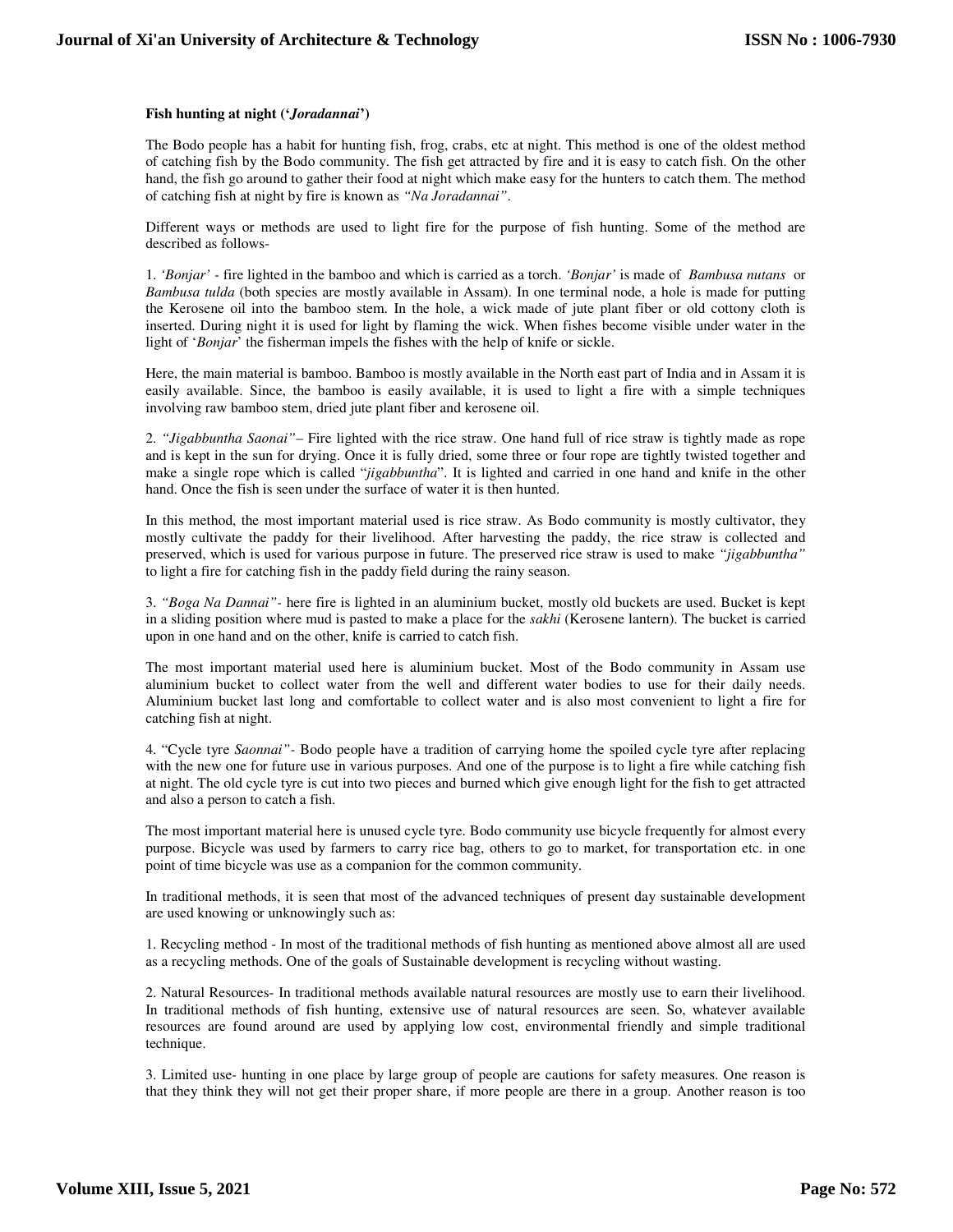many hunting in one place is considered dangerous as they fear of extinction of species. Hunters tries to avoid young ones and catching fish during breeding seasons are not advised.

#### **Traditional and modern science on traditional practices**

From the present study, it can be inferred that the time tested age old tradition in relation to the utilization and management of resources in traditional practices are the matter of much concern for the ethnic groups. This is mainly for three broad reasons – economic, ecological and social/ethical. The management techniques observed was sufficient sustainable as their tradition but the need of the hour is that the mass people are required to provide awareness on environmental sustainability. There is a possibility that the traditional knowledge and modern science collaborates can find out solution and its integration can work in reality because the problems are totally location specific and only can be managed at local only.

We know that the traditional knowledge in local resource management is important for ethnic people due to their socio-ethical value in their particular area or locality. To bridge the knowledge divide the continuum between indigenous knowledge and the present global processes of knowledge sharing through timely and efficient mobilisation, coordination, and collaboration by all stake holders is the most urgent need. Inter and intra communities' communication technologies to enhance existing inter-community communication and ensuring their appropriate use by all is needed.

At present there is an increasing realisation among the development actors about the value of that participatory approaches in deciding the activities for the sustainable development. In this area, the Indigenous knowledge has the capacity to provide the foundation for grassroots level decision making. "It is recently that the indigenous knowledge of ecological zones, natural resources, agriculture, aquaculture, forest and game management is far more sophisticated than previously assumed"<sup>14</sup>. It should be acknowledged, that the traditional knowledge can offers new models or new alternate approached for development which are both socially and economically beneficial and can enhance the sustainable development approached. Therefore, it is well known fact that development activities that work with and through indigenous knowledge have several important advantages over sustainable development model of development. It is very clear that there is much more to learn and adopt from the indigenous knowledge systems of the local people. All the academics, policy makers, planers should pay greater attention to this invaluable treasures of knowledge that is threatened by extinction. If we are to move towards interactive technology development from the conventional transfer of technology approach we all have to learn many things from our village level experts, the gurus of indigenous knowledge.

#### **Conclusion**

Indigenous people and their communities lived with nature and has historical relationship with the environment. They learn with an experience and transfer their knowledge to the younger generation about their surroundings as they are descendants of such land. The holistic traditional scientific knowledge has been developed by the indigenous people of their surroundings, "in view of the interrelationships between the natural environment and its sustainable development and the cultural, social, economic and physical wellbeing of the indigenous people, national and international efforts to implement environmentally sound and sustainable development should realize, accommodate, promote and strengthen the role of indigenous people and their communities"<sup>15</sup>. Integrating traditional knowledge and science is the relationship between the microcosm and the macrocosm. In Indian philosophy, this relationship is called *lokpurush* sidhant<sup>16.</sup> Integration of both can be very fruitful. Science uncovers certain details and the new perceptions, insights and non-sensory dimensions that are revealed only in a holistic view of Traditional Knowledge. The combination of the two knowledge systems has the promise of a mutually beneficial learning relationship.

The Traditional Knowledge can be seen to be very modern and contemporary because it is relevant to the present day social needs and modern perspective and understanding of the physical, biological and spiritual dimensions of nature. So, science can be diversified in collaboration with indigenous knowledge systems derived from different cultures. Indigenous Knowledge and community based knowledge can be invaluable part of the solution to address the present day crisis.